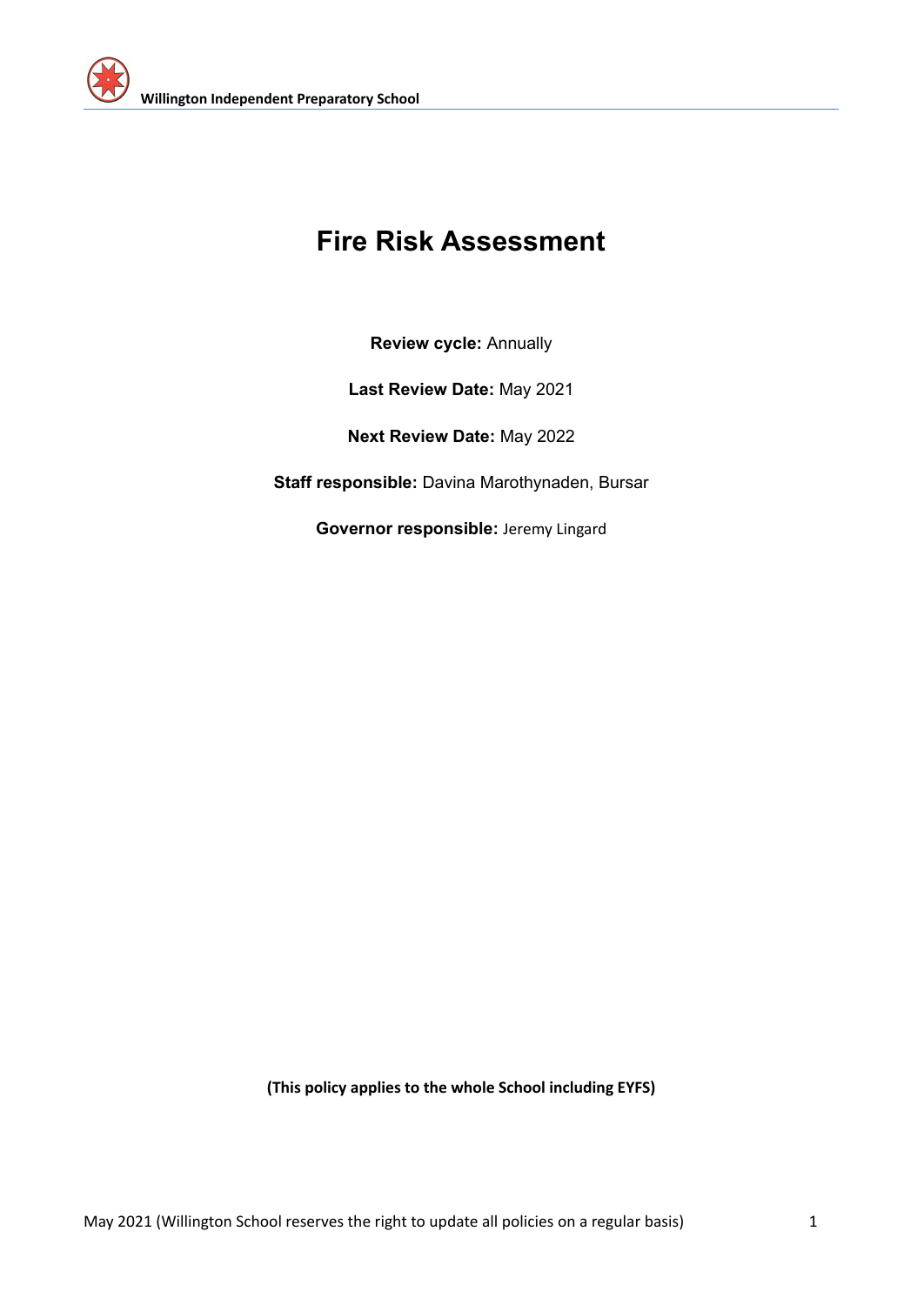

## **INTERNAL FIRE RISK ASSESSMENT**

A full fire risk assessment was completed in March 2021 by Millwood Servicing Ltd.

### Prepared by: **Davina Maroothynaden (Bursar)**

#### **THE PREMISES**

1. Number of floors: 4

2. Approximate floor area: 1.800 m2 per floor

- 3. Brief details of building: The building consists of 3 floors and a basement, of traditional brick construction with an extension added in 2007 of modern construction. Access is via entrances at street level with a protected staircase at either end of the building and a third protected staircase from the mezzanine floor.
- 4. Use of premises: Independent Preparatory School

#### **THE OCCUPANTS**

| 5. | Maximum number:        | Approx. 350 at any one time |
|----|------------------------|-----------------------------|
| 6. | Max. No. of employees: | Approx. 50 at any one time  |
| 7. | Max. No. of pupils:    | Approx. 230 at any one time |
| 8. | Max. No. of visitors:  | Approx. 50 at any one time  |

#### **OCCUPANTS ESPECIALLY AT RISK FROM FIRE**

| 9.  | <b>Sleeping Occupants:</b> | <b>None</b>                            |
|-----|----------------------------|----------------------------------------|
| 10. | <b>Disabled Occupants:</b> | Normally none, would be accompanied    |
| 11. | Lone workers:              | None                                   |
| 12. | Young persons:             | Up to 230, under supervision of adults |
| 13. | Visitors:                  | Up to 50, would be supervised by staff |

#### **FIRE LOSS INCIDENTS**

14. None

#### **FIRE HAZARDS AND THEIR ELIMINATION OR CONTROL**

#### 15. **ELECTRICAL SOURCES OF IGNITION:**

- a. The Estates Officer, Vagner de Oliviera, attended and passed a PAT training course on the Practical and Theory aspects of In-Service Inspection and Testing of Electrical Equipment in order to carry out PAT checks in-house.
- b. PAT checks of all portable electrical appliances were last carried out in Summer Term 2021.
- 16. **SMOKING**: The whole site is a NO SMOKING area. No Smoking signs are displayed.
- 17. **PORTABLE HEATERS AND HEATING INSTALLATIONS:** Use of portable heaters is avoided as much as practicable but a small stock of portable heaters is maintained by the Estates Officer/Caretaker for emergency use in case the heating system fails.

#### 18. **HOUSEKEEPING:**

**a.** The good standard of housekeeping is to be maintained.